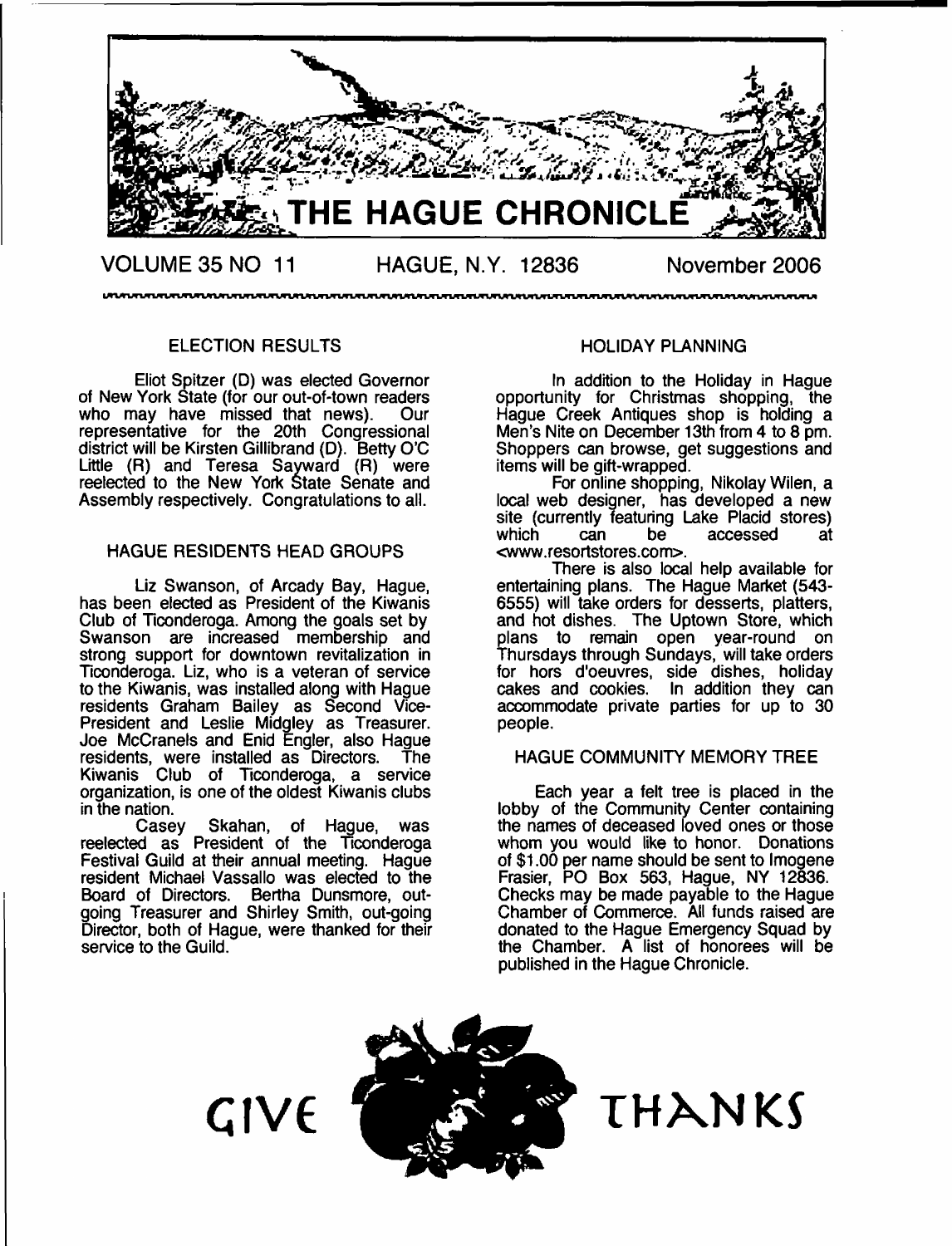This time of year finds the Seniors with a busy calendar. Our trip to the Vermont Country Store was a huge success. As predicted we found on display those "winter long johns",. in red plaid for ladies and bright red for the gents .. now I am not at liberty to say how many of us bought a pair, but let's just say We are now prepared!

Many members came in costume for our October party which made for an interesting parade and the judges had a job picking the final winners. First prize went to Pat McDonough as GHOULIANNA - second prize went to Kay Caldera as SISTER THERESA - and third prize went to Shirley and Don Carey as the BOBBSEY TWINS. For lunch, our club member, Chef Pat Wania, treated us to three of her delicious soup specialties which accompanied our sandwich salad board catered by the Burleigh Luncheonette. This was topped off with lucious desserts prepared by several of our refreshment volunteers. Door prizes were won by Katie Koenig, Janice Belden & Nancy DeLarm Fogwell.

Our Christmas workshop in early November reaped a wide variety of holiday crafts which will be sold at the Christmas Tree Shop on Saturday, Dec. 2, We will be set up at the Visitors Center at the Beach that day during the annual HOLIDAY IN<br>HAGUE. We will be selling holiday decorations. We will be selling holiday decorations, ornaments, giftware, baked goods and of course, our brand new *WHAT'S COOKING IN HAGUE* book. All proceeds from this effort will go to the Memorial Day Parade fund. Do stop in for some Holiday Cheer and lots of Ho-Ho-Ho's!

November's meeting will be held on Tuesday, the 28th at 1:30PM at the Community Center. Election of officers for the 2007 Executive Board will take place and we will also be taking up a "gift collection" for our Warren County Military Men and Women who are presently serving in Iraq. Karen Laundree of the Hague Chamber of Commerce will be visiting us to advise us of the Income Tax Preparation Program available again this year. Our guest entertainer for the day will be Gert Newton with her special Christmas Show! This is going to be good, folks!! We extend an invitation to one and all to please come and enjoy an afternoon of laughter. You do not have to be a member and you won't be disappointed. Refreshments will be served . . . of course!

The Seniors' Christmas Party will be held on Tuesday, December 12th at Noon at the Hague Fire House. The Holiday Luncheon will be catered by The Gourmet Gal, Debbie Mackey, and the afternoon will be filled with not only great dining, but carol singing, gifts and prizes. Joining us again this year will be members of the Chamber of Commerce who are planning to make their big announcement of Hague's Senior of the Year Award. That is always exciting news and I will keep you informed of the results in next month's issue of this paper.  $\dots$  mp

-Happy Thanksgiving-

Hague's Bicentennial Cookbook is now available. Hot off the press and available for shipping in time for the holiday season, the Hague Senior Citizens Bicentennial Cookbook is much more than a cookbook. It's chockablock full of interviews and personal reminiscences about growing up and living in Hague.

Readers have already commented: "What a treasure!", "The pictures, the interviews, the history, the anecdotes and the way you have put it all together is a work of art.", "A fabulous lasting legacy for the Town", 'The individual reminiscences...are priceless."

You can order it now while the first printing<br>This little red-covered *Recipes and* lasts. This little red-covered *Recipes and Reminiscences* will make a great holiday gift, stocking stuffer, or thoughtful gift to someone you know who has spent time in Hague and loved it as we do.

The price of a book is \$9.00 plus shipping and handling. We'll ship at Media Mail rate: \$2.50 for one (1) book; \$2.75 for two (2) books, \$3.00 for three (3) books, and \$3.25 for four (4) books. Just add the appropriate shipping charge to the \$9.00 each for the books you order.

Send your order and check made out to "Hague Senior Citizens Club - Parade Fund" to Pat McDonough, 8980 Lake Shore Drive, Hague, NY 12836.

Locally, you can buy the cookbook at the Seniors' Christmas Tree Shop at the Hague Beach during "Holiday in Hague" on Saturday, December 2.

#### HAGUE CHRONICLE MAILINGS

The USPS automatic scanner in Albany was confused last month and several copies of *The Hague Chronicle* were returned to us. As a result, we have redesigned our address label section and will have our publication information on page 2.

You will find your "due date" now on the upper left-hand comer of your mailing label. If the date is highlighted in yellow, its a reminder. If the date is circled In red, you are "over-due".

We estimate that it costs \$12 per year for the printing and postage. Donations above that amount help fund the additional expenses (among them are office supplies, rent, savings for updating technology and a holiday party for the many volunteers.) Since it is a donation we appreciate any monetary support.

*THE HAGUE CHRONICLE* is mailed out by volunteers on the Thursday after the third Tuesday of each month. The news deadline is six days earlier.

Send news items to Editor Dorothy Henry, 151 New Hague Rd, Hague, NY 12836-2605. Or call (518) 543-6633 or email [<hchague@aol.com>](mailto:hchague@aol.com).

For deadline extension or other questions, email Publisher Judith Stock at<[HagueChronicle@nycap.rr.com>](mailto:HagueChronicle@nycap.rr.com) or call (518) 543-6517.

The Hague Chronicle is supported by its readers and you may send your yearly tax deductible contribution to:

THE HAGUE CHRONICLE PO Box 748 Hague, New York 12836-0748 11 /06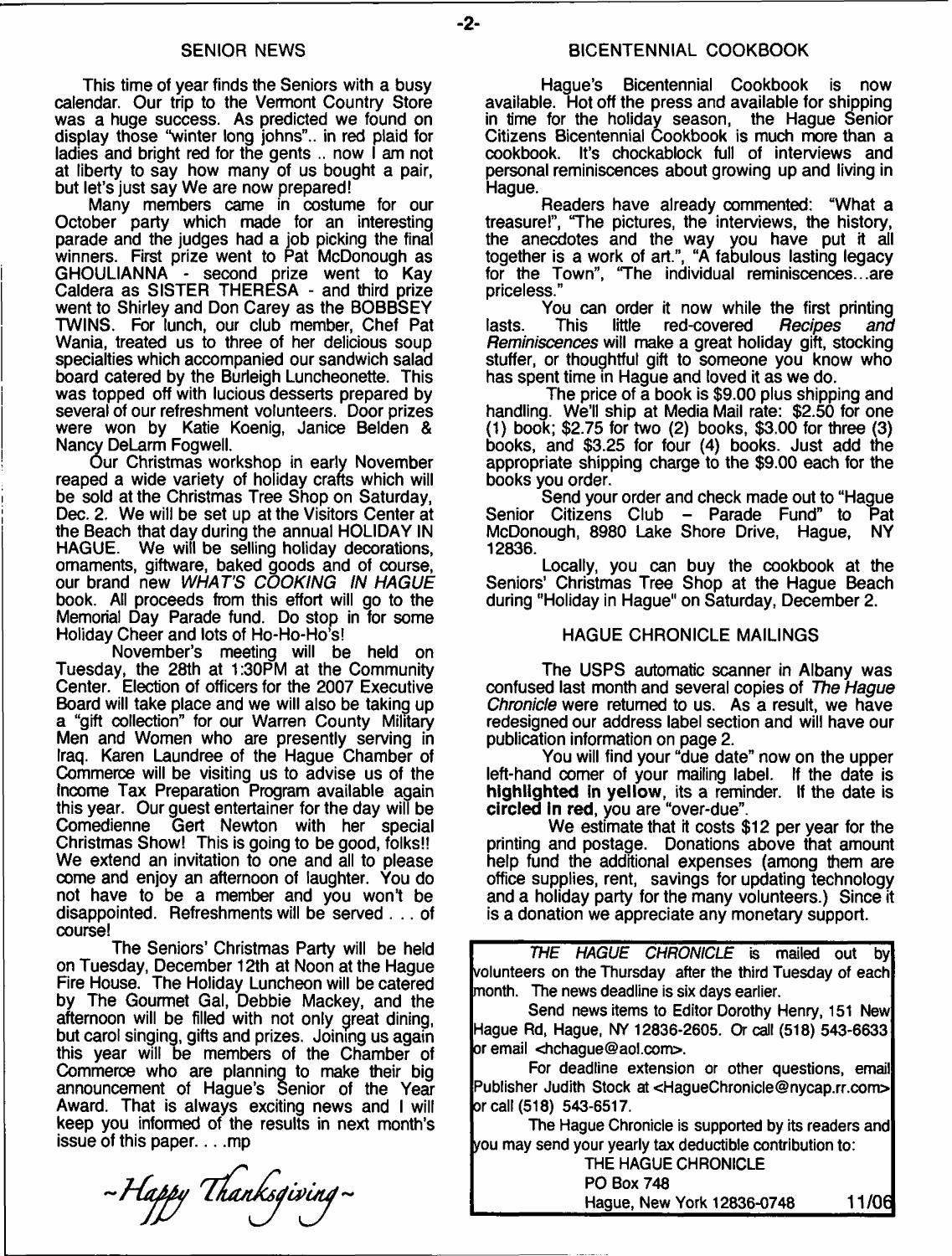#### **UNITARIAN PROGRAMS CHAMPLAIN VALLEY CHORALE CONCERT**

The Peace Center Task Force of the Unitarian Universalist Congregation of Glens Falls will hold a Peace Fair from 10 am - 5 pm on Saturday, December 2, 2006. This diverse gathering of peace-minded folk is free to the public, with gifts, booths, food, music, games, workshops and free child care. About a dozen peace-oriented organizations will have tables selling everything from t-shirts to books to vegetarian soup and desserts.

After services on Sunday, December 3, 2006 from 11:30 a.m. to 4:30 p.m the congregation is having its annual Holiday Gift Fair and Silent Auction. Soups and Chili will also be available.

The Unitarian Church is located at 21 Weeks Road in Queensbury, off Upper Glen in Queensbury, a mile north of Quaker Road.

#### CHILSON CHRISTMAS MARKET

A Christmas Market, sponsored by the<br>Ison Methodist Church will be held Chilson Methodist Church will be December 1st and 2nd at the former Arthur Drug Building in downtown Ticonderoga. There will be crafts, Santas by MaryLou, Sue Taylor's wreaths and greens and homemade candy and other goodies. A special feature on Saturday morning will be a book signing of his novel about a Mill Town by Rev. Terry O'Neil.

#### OLD FASHIONED COMMUNITY SING-A-LONG

Does Christmas have you on the run? Would you like to spend some time enjoying it in a simpler old-fashioned way?

Then come and join us as we step back into a time of sharing and relaxing, and celebrate the season with Old-Fashioned Community Sing-alongs on Saturday, December 2nd and 9th from 7-8 PM. These will be held at The Hague Baptist Church, Rt. 8, Hague, NY.

So let yourself unwind and enjoy the music and refreshments in an informal old-fashioned setting. We hope to see you there!! . . . dc

#### GLENS FALLS SYMPHONY CONCERT

The third concert of the season performed by the Glens Falls Symphony Orchestra will be held on Sunday, December 3, 2006, 4PM at the Performing Arts Center in Glens Falls HS at 4PM. Featured will be light classical holiday fare with a special performance by the GFSO Children's Chorus under the direction of Jane Claus. Group rates are available for seniors and others. Call (518) 793- 1348 or see [<www.GlensFallsSymphony.org](http://www.GlensFallsSymphony.org)> for

The Champlain Valley Chorale will present a Christmas concert "Merrily We Sing Noel" on Friday, December 8, 2006 at 7:00 pm at Saint Patrick's Church, Port Henry, N.Y. On Sunday, December 10, 2006 at 3:00 pm the concert will again be presented in the First United Methodist Church, Ticonderoga, N.Y. The public is cordially invited to attend. A free-will offering will be gladly accepted.

#### HOLIDAY MAGIC

The Carillon Garden Club will present Holiday Magic on Sunday, December 10, 2006 at the First United Methodist Church on Wicker St. in Ticonderoga, NY. This is the club's annual "gift to the community'. Holiday Magic will follow the Champlain Valley Chorale's Concert (see above) which is at 3PM the same date.

The Garden Club members will exhibit wreaths, table decorations, collections, such as creches, etc. A wonderful selection of goodies will be available and the public is invited to attend both events and make this a day to remember.

#### MUSEUM OPEN HOUSE

The Lake George Historical Association welcomes the public to its Annual Holiday Open House on Sunday, December 10 from noon to 3PM at the Old Warren County Courthouse at 290 Canada St. in Lake George Village.

The Museum in the Old Courthouse will be decorated for the season and the festivities will include a silent auction, special refreshments, gift shopping at the Museum Adirondack classical music and folk tunes played by Andy Caruso on his hammer dulcimer.

For further information please call 668-5044.

#### TIMILL TIRE BURN

The International Paper Mill in Ticonderoga canceled its test burning of tires after a few days. They did not feel that it would be economically possible to use the tires for fuel after the tests did not reach the limits they had hoped for.

#### CROP WALK A SUCCESS

Beverly Sann of Silver Bay was the successful coordinator of this year's Church World Service Crop Walk. About 50 people walked on October 14th and raised \$4,520 which was \$220 more than last year. Some of these funds will benefit the Hague Food Pantry. Beverly noted, "All in all, I was very happy with the community

response, proud of the people's efforts, and relieved that the weather was sunny."

**Hague Township residents Ann Barber, Jan Whitaker, Dorothy Brauner, and Bob Whitaker receive copies of the pre-Walk prayer from Victoria Sawyer.**





 $-3-$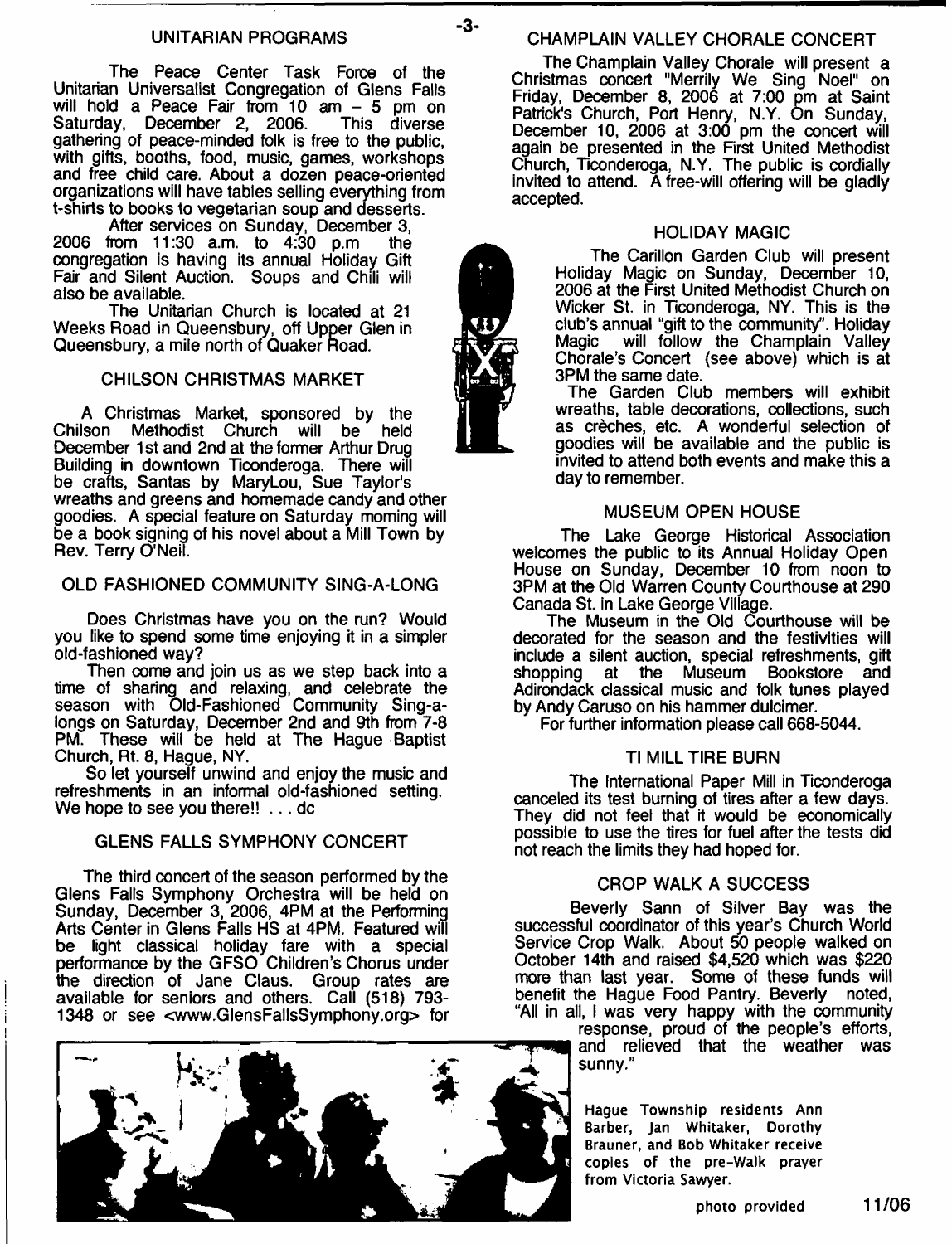$-4-$ 

Chairman Robert Goetsch, George lanson, Glen McKee, Lindsay Mydlarz, Bill Pittman and Mary Lou Doulin were present and Martin Fitzgerald, II was absent.

#### BABINSKY. {76.20-1-11) 8118 Lakeshore Dr. TR1R

The applicant would like to extend a 4 ft. high fence on her southern property line eastward to the edge of the lake. Letters were received from Mrs. Babinsky and her neighbor, Norman Levy with both making reference to the boundary of the southern property line.

The Board did not feel that they had to consider the disagreement about the boundary line. They approved a motion to deny the application for a 50 foot extension toward the lakeshore but to allow the existing fence to remain provided it has a 20 foot setback from the road, a 50 foot setback from the Lake and is set back 6 inches or more from the southern boundary line.

#### STRYCKER. (43.17-1-3) Springdale Manor Dr. TR1

The applicant is requesting a variance for more than a 25% increase of square footage on a legal non-conforming residence in order to replace the existing one story house with a two story house (which would be nearly 100% increase). No increase to the footprint of the structure is planned so that the lake view of the other houses will not be blocked. The permanent fireplace will remain. The The permanent fireplace will remain. The septic tank is in compliance for the proposed three bedroom home, with a shared association leach field. The septic is new and has been pumped recently. In addition a variance is sought for relief from the shoreline setback requirement of 50 feet from the Lake since the construction will be about 25 feet from the lake. Several letters were read into the record by the acting secretary. Many of the letters were from other residents of Springdale Manor supporting the request while one expressed some concern and the letters from the residents which neighbor Springdale Manor opposed the request.

The Board approved the application with the condition that the new structure be constructed on the exact same footprint as the original.

### MACIONIS (26.6-1-1) 9500 Lakeshore Drive (TR-1)

The Board accepted a revised application for an addition of a 3 ft  $\times$  24 ft walkway to an existing house which reflected recommendations made by the ZBA.

#### HUME (26.6-1-9) 34 Forest Bav Rd.. N (TR-1R1

The applicant is requesting a 17.4 % (bedroom) addition to a pre-existing legal nonconforming house and a 401 sq. ft addition to an existing deck. The setback from the lake is currently 44 feet and the proposed setback is 39 feet. In 2002, a new 500 gal concrete septic tank was installed. The property is located in the proposed Town Sewer District #2. A site visit and public hearing were scheduled.

The next ZBA meeting was rescheduled to Thursday, November 30, 2006 at 7 pm.

Chairman David Swanson and Roily Allen, Tim Costello and Pam Peterson were present. Absent were John Brown and Peter Foster.

#### Shaw. (12-1-7 and 12-1-1.2) Trout Brook Rd. OCI

The applicants are requesting sketch plan approval of a subdivision/lot line change on adjoining lots of 2.33 acres and 8.71 acres to create lots of 5.33 acres and 5.71 acres in order to provide access to Trout Brook Rd.

The Board agreed to grant conceptual approval of the plan based on the confirmation of deeded access over state land and that the lots cannot be further subdivided.

#### Waters, (25.4-1-18.11) 239 Decker Hill Rd. OCI

The applicant is requesting sketch plan approval for a four lot subdivision of a 16.1 acre parcel. The property is located in the Special Commercial Use Zone. If approved, each parcel will consist of 4 acres. Discussion was heard concerning<br>the number of minor subdivisions previously the number of minor subdivisions previously<br>requested by the applicant. The application was requested by the applicant. tabled until a Jurisdictional Inquiry Form is filed with the APA which is concerned about the density in the area.

#### Pucek/Rezac(93.19-1-22/93.19-1-191 Spring Hill. TR1

The applicants are requesting a lot line change of 649 sq. feet. At present, the Rezac property measures 1.1 acres; the Pucek lot is 1.94 acres. If approved, the Rezac property will increase to 1.925 acres and correct a 20 year old surveying error. The Board waived a public hearing and approved the lot line change with the assumption that the data is as represented in the application and that the conditions are approved by the parties.

#### Macionis. (26.6-1-1) 9500 Lakeshore Dr. TR1

The applicant submitted a modified proposal for an addition of a 3 ft. by 24 ft. walkway to an existing home. The Board recommended approval by the ZBA considering that this request is more reasonable.

#### Strycker. (43.17-1-3) 35 Springdale Manor Dr. TR1

The Stryckers would like to replace their preexisting, non-conforming one-story home with a two story house. The ZBA has approved a variance for a greater than 25% increase of square footage and for construction within 50 ft. of the lake. Letters from LG Waterkeeper, Chris Navitsky and Kathleen Bozony of the LGA contained suggestions for storm water and erosion control measures.

When reviewing the drawings of the proposed residence, the proximity to the shoreline and the increase in height prompted concern about the visual impact from the lake. In the course of discussion, suggestions were offered which would mitigate the effect, such as a roof line modification and landscape design. Mr. and Mrs. Strycker were present, and at their request the Board agreed to table the matter until this concern can be addressed.

#### Hume, (26.6-1-9) Forest Bay Rd N., TR1R

The applicants are requesting a bedroom addition and addition to an existing deck. A site visit was scheduled.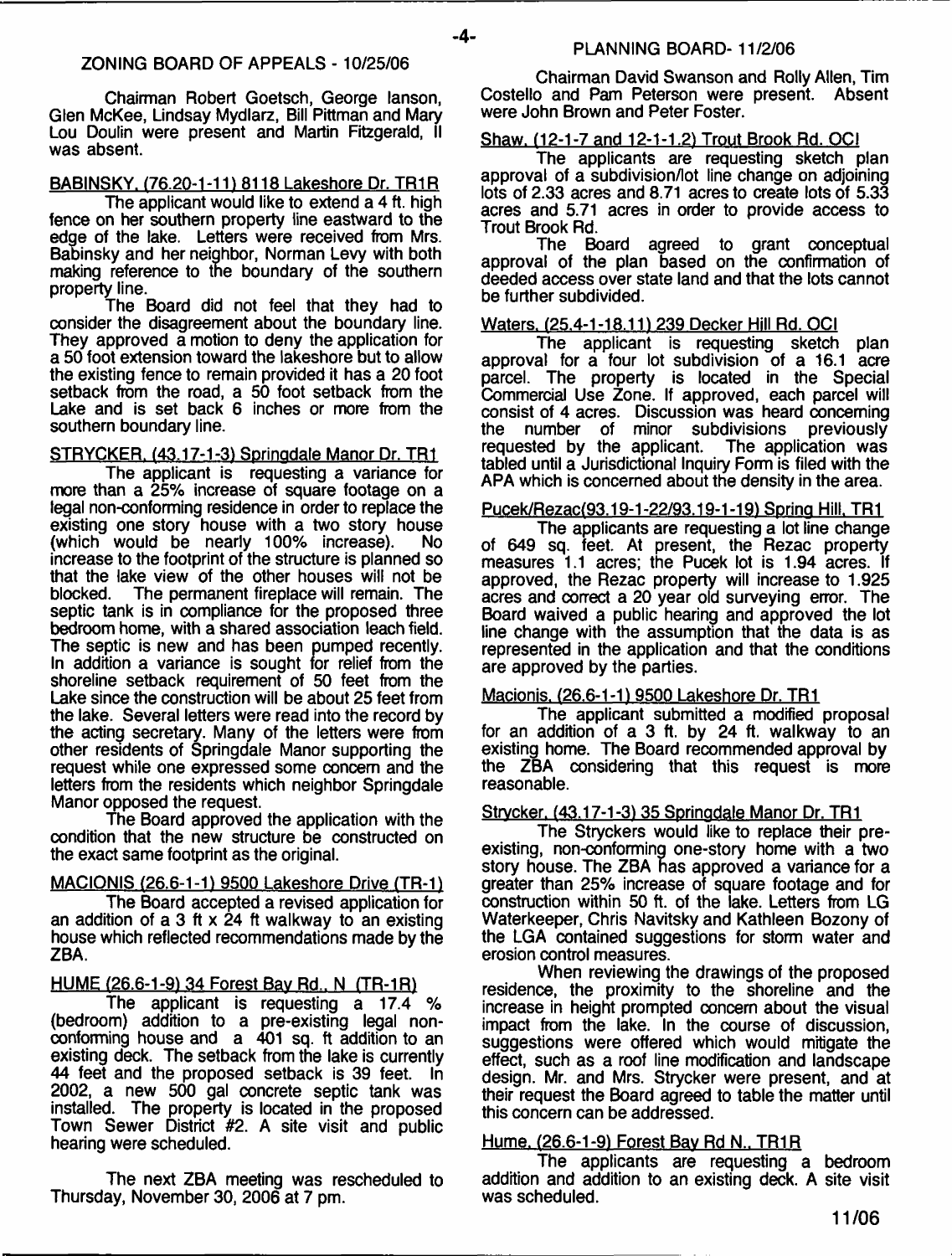#### TOWN BOARD MEETING - 11/14/06

Supervisor Dan Belden and Town Board members Art Steitz, Dick Gladu, Edna Frasier and Tom LaPointe were all present.

A moment of silence was held for James Girard and Peter Mars.

#### Committee Reports:

Assessor/Justice - Board member Gladu reported that the Assessor will be working on upgrades to the property inventory sheets for the next couple of months. There will be no town wide revaluation<br>next year so the basis for the assessment the basis for the assessment strategy will be just the updated inventory.

Finance - It was reported that last month's earnings on accounts amounted to \$3300 in interest.

Highway - The salt shed is being constructed and a new truck is being considered.

Personnel - Town personnel will get a data sheet at the end of the year with information on the value of their fringe benefits. The Personnel committee members are going to review the Employee guide.

Planning/Zoning/Stormwater - The ZEO report indicated that in the past month there were requests for 7 Land Use Development permits, 1 Site Plan Review , 2 Variances, 3 Subdivisions and 3 Wastewater permits. Due to a vacancy and absenteeism the Planning Board has had only four members in attendance for the last two meetings which is a problem since it would require a unanimous vote to approve any applications. ZEO Cathy Clark and Planning Board member Pam Peterson will be attending a meeting of the Lake George Watershed Protection Program

Councilman Gladu noted that there are openings on both the Planning and Zoning boards and they have received some applications. He also mentioned options for the attendance problem. An alternate can be appointed or the ZEO can be an alternate to the Planning Board (although not the ZBA).

Recreation/Promotion - Councilman LaPointe reported that the snowmobile club has cleared trails and is buying a groomer which could also be used for cross country ski trails. The trails will go around the Rogers Rock Campsite so there will be no conflict with skiers. All the trails have been mapped for GPS service. The club will get money from both the state and the county.

Sewer District #1 & #2 - Supervisor Belden said an application was submitted to the state with request for capital funds. They would pay 85% which leaves \$93,000 to be raised. State Senator Betty Little is still looking for grants and Warren County may have money to help.

Youth- Rudy Meola went to the County Youth meeting and reported that they finalized the recreation money for the various towns. Hague got a \$1600 cap from the state.

#### Under unfinished business, the Board

Approved signing a contract with Time Warner Cable to extend cable service to Split Rock Road, New Hague Road, West Hague Road and Yaw Road which will cost \$145,097. There is \$44, 447 in the franchise account and the Town will spend the additional funds now which it will recover from franchise fees in ensuing years.

Under new business, the Board

- Approved the use of the Visitor's Center for both the Seniors and the Chamber on 12/ 2
- Approved a request by Randy Engler for the use of the Town Park on July 7, 2007 for a Triathlon and Bluegrass Festival.
- Authorized staff attendance at a free Warren County Safety Training session.
- Authorized the Supervisor to complete the application for Sewer District #2.
- Accepted the resignation of Mary Lou Doulin from the Zoning Board of Appeals.
- Approved having Phil Swanson do the work on the Town signs.
- Approved a resolution to leave additional sales tax revenue monies with Warren County to help offset the County Taxes. Hague's share of sales tax is estimated at \$1,183,000. These funds provide the bulk of the revenue for the Town so that the Town does not have to raise additional money to cover general fund expenses.
- Approved a resolution to accept additional occupancy tax funds from the County for 2006.

SPECIAL TOWN BOARD MEETING - 10/30/06

The Board met for the Public Hearing on the 2007 Town Budget. *The Hague Chronicle,* former Board member Rudy Meola and Myles and Pam Peterson were the Public in attendance. Using rounded figures, the total expenditures budgeted for 2007 for all Town expenses including Highway, Fire Department, Street Lights, and Sewer was On the income side, estimated revenues of \$1,300,00 (most of which is from County Sales Tax), previously unexpended balances totaling \$1,100,00 and income raised by tax of \$200,000 balance the budget. The taxes raised come under the Street light districts and the Fire & Ambulance districts so there is no amount needed to be raised by a Townwide tax.

Our tax bills, however, will still be high in January because the County budget has because the County budget has increased.

#### ENHANCEMENT PROJECTS

With the awarding of several grants, the Town will be working to improve the bulkhead at the Town launch site and to beautify the area around the former American Legion building which the Town now owns.

The work is being planned by Elan Planners and was presented to the Enhancement Committee at a meeting on November 16th.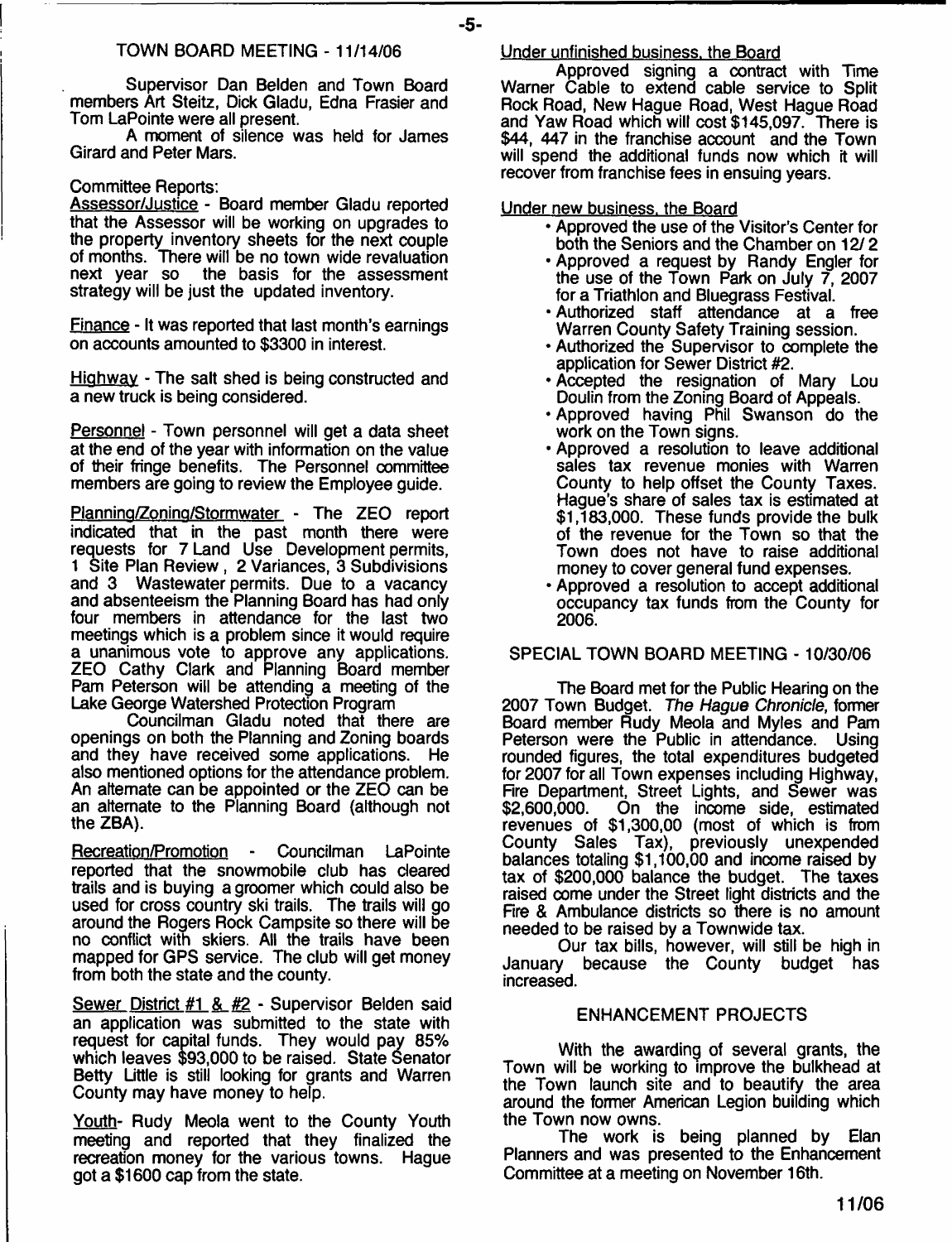#### NOISE ORDINANCE COMMITTEE

Noise Ordinance Committee Chairman Dick Gladu and members Robert Goetsch, Roily Allen, Art Hatfield and Art Steitz met on October 24th. More than 25 interested residents were in attendance and the meeting was opened for comments.

Judy Foster read a statement which said in part, 'There is a new vitality in Town which we should encourage in order to inspire others like the DeLarm-Ginns (Firehouse Restaurant). Hague is a tourist driven economy and discouraging business on Route 8 is ridiculous. We need the Town parking lot open." She then cited several areas where she felt noise was a problem such as loud car mufflers, loud music, noise from trucks & trailers and from gatherings of underage drinkers.

Judy Schultz also read a statement noting that "We have to expect noises and need hamlet parking without restrictions - except for the boat dock.

Karen Laundree and Dave Martucci also expressed support of hamlet businesses.

Supervisor Dan Belden indicated he would like to see the issue "go on a ballot so we can get more input."

Chairman Gladu told the audience that "we are not considering a noise ordinance against any one business. During our public hearings and through comments that have been submitted we have heard that noise is a problem all around town."

The Committee then started their working session and reviewed what research they had done and discussed a proposed noise ordinance that they had developed. Some issues were a) regulations that would measure decibel levels, b) possible signage for time restrictions in the parking lots, c) concept of having individuals respond to the noise problem before involving a third party, and d) other problems with enforcement.

Chairman Gladu read the ordinance to the public and stated that he would post it on the Town website [<www.townofhague.org](http://www.townofhague.org)> and have copies available at the Community Center. He added, 'This committee is just providing a service (researching and writing an ordinance) and the public can decide if they want it."

There will be additional hearings scheduled.

#### *GIVING* THANKS



#### BENEDUCE SUBDIVISION

In mid-September the site was cleared for stormwater basins and an access road to them. The basin was graded during the first week of<br>October. At that time. according to Chris October. At that time, according to Chris Navitsky, LG Waterkeeper, "there was no temporary stabilization (i.e. seeding, mulching) to prevent erosion on the road or the basin."

After observing the effects of runoff and erosion, Mr. Navitsky contacted the LGPC, which was the lead agency assigned to overlook the project, and the DEC. After this contact the project, and the  $DEC$ . these agencies did cite several issues that needed to be corrected. Most of them were then addressed by the contractor.

Mr. Navitsky stated, "Contractors need to be much more aware of the need to prevent erosion and sedimentation. They need to first stabilize the site before they start removing timber or perform other parts of the timber or perform other<br>development."

The design firm for this project was CLA Engineering. They, the LGPC and the DEC all need to be vigilant when subdivisions of this size are developed.

#### KIWANIS ADDRESS ON SUICIDE

Robert Pell-deChame, a director of the Kristin Brooks Hope Center (KBHC), recently addressed his fellow Kiwanians. KBHC is a national non-profit organization dedicated to the prevention of suicide through provision of hotline and other counseling services and operates through more than 250 local crisis centers. The Essex County center will shortly be opening a Ticonderoga branch in the small commercial building at the comer of Father Jogues Place and Lake George Ave.

KBHC operates a number of hotlines, its best known site being 1-800-SUICIDE. The aim of the specialty lines is to put threatened callers in touch with their peers, who are trained to offer These sites include teen-to-teen, vet-to-vet and cop-to-cop connections, for example, which Pell-deChame cited as some of the sectors of the population at greatest risk of suicide.

More information on KBHC and its programs may be had at the KBHC Website [<www.HopeLine.com](http://www.HopeLine.com)>.

#### LARAC HOLIDAY GIFT SHOP

The Lower Adirondack Arts Council (LARAC) has opened its annual Christmas gift shop at 7 Lapham Place, Glens Falls, NY. The shop will be open Monday - Saturday from 10am-5pm with hours extended to 7pm on Thursdays.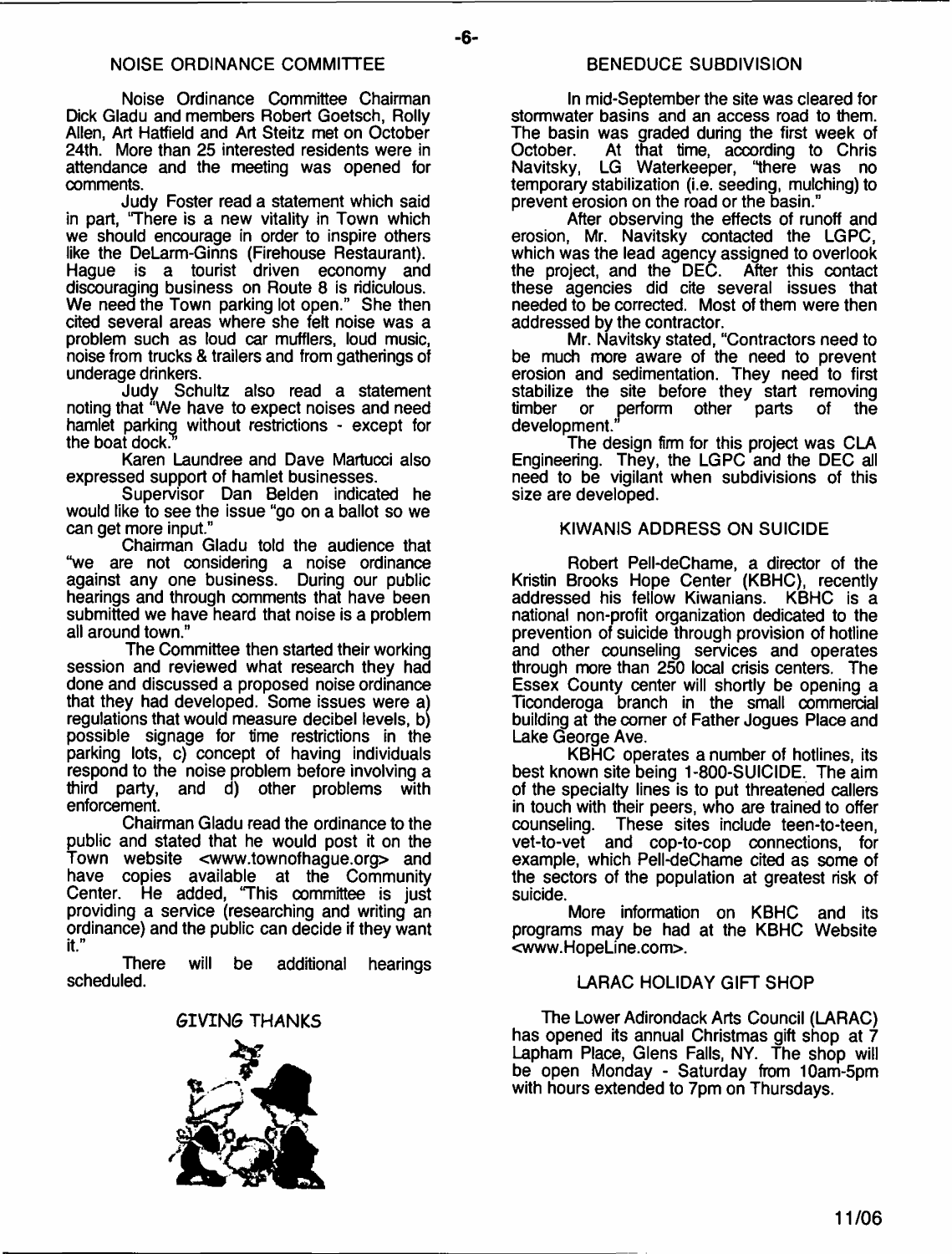# *- S O U b J V I K I G S -*

**-7-**

CONGRATULATIONS: To Ernest and Inza Jordon on the celebration of their 64th wedding anniversary.

MARRIED: Tammie Marie Lehn and Ryan Joseph Davis on October 7 at Grace Memorial Chapel by Deacon Elliott Shaw, the groom's grandfather. The bride is the daughter of Kim & Donna Lehn of Plantation, FL and granddaughter of Donald & Audrey Lehn of Silver Bay and Plantation, FL and Beverly Huskey of Plantation. Parents of the groom are Gary and Wendy Davis of Ticonderoga, NY and grandparents are Elliott & Peg Shaw and Geraldine Davis of Ticonderoga.

MARRIED: Vicki Quesnel and James Belden, son of Art Belden, Hague, on October 21 at their home in Graphite. Reception was held at the Hague Fish and Game Club following the wedding ceremony.

DIED: James L. Girard, 25, Queensbury, formerly of Hague, on Nov. 10, 2006 as the result of a motorcycle accident. He is survived by his fiance, Adriane Borho, son Austin, mother Debra King, father Perry Girard, Sr., and his wife Kathy, brothers Perry Girard Jr., Hague and Henry Girard, Queensbury.

DIED: Peter Mars, 67, Ticonderoga, on November 10, 2006 in Ticonderoga. He is survived by his wife, Dawn and ten children, including Erica (Mars) Braisted, Silver Bay, 26 grandchildren and one great-granddaughter.

#### Tl JUNIOR MISS

Hague was ably represented in the Ticonderoga Junior Miss Competition by Akashia Swinton, daughter of Lonnie and Renee Swinton and Kacheena Trudeau, daughter of Jon and Diane Kacheena was selected as the first runner-up.

#### BICENTENNIAL MERCHANDISE

The Bicentennial T-shirts are in and ready for sales! The Bicentennial Committee will sell the shirts on Saturday, December 2nd during the *Holiday in Hague* festivities. They will be available at the Breakfast with Santa in the morning at the Community Center and all day at the Uptown Store. Prices for the T-shirts range from \$10 to \$16 depending on size and design. The color choices are white and blue. The Bicentennial sweatshirts will also be available for \$23 -\$26 depending on size and they are all light blue with the logo on the front. Additional merchandise - polo shirts, mugs and Bicentennial coins - will be offered in 2007. For out of town orders please email Debbie Manning at [<townclerk@townofhague.org](mailto:townclerk@townofhague.org)> for a list of sizes and prices.

**j The Hague Baptist Church extends its Ithanks to all who have shown us suchj Kindness with gifts of food, prayers and love**  $\mathbf{i}$  and the time of our loss. **tinda Megow!** 

#### ROTARY CLUB NEWS

Fall has been busy on Northern Lake George. We welcomed our Rotary International student, Breno de Campos Dalto. Breno is living with the McGurl family in Bolton Landing and attending Bolton High.

We successfully concluded our kayak raffle, raising approximately \$3000. We have delivered 15 turkeys to the Hague food bank to be distributed this Thanksgiving and we will provide hams at Christmas.

Speaking of Christmas, we are planning for a great Christmas party this year at the new Fire House Restaurant in Hague. In addition to special music and great fellowship the traditional Gift Auction proceeds will go to support the Tiny Tim program in the Ticonderoga area. Happy holidays to all!

#### HVFD PREPARES FOR HOLIDAYS

It's time for us to remind all residents to check smoke detectors and CO detectors to see that they are operating properly, and replace batteries if needed. Make sure your tree and other decorations are kept away from heat sources and use grounded outlets for light displays.

In October there were 3 fire calls using 10.5 man hrs., and 6 ambulance calls using 41 man hours. Capt. Lu Megow is out for several weeks recovering from successful hip replacement surgery.

The following have been nominated for the principal offices for 2007: President-Ray Mury, Vice-President-Charlie Antonetti, Chief-Chris Swinton, Asst. Chief-Paul Belden, Capt.-Brad Zeyak, Lieut.-Dave Hoffay, Amb. Capt.-Lu Megow, Co-Capt.-Gerry Boyd. Our annual Christmas party will be held Sat Dec 9th at the firehouse. As always, we welcome and encourage new member applications.

We wish one and all a safe and happy holiday season ...jm

#### MUSEUM RENOVATION

The Hague Historical Society has been very active with plans for new exhibits for the Museum. Mike Manning is painting the room and preparing it for a new floor covering. The exhibits planned are a timeline of Hague history and displays about Graphite and its mines and Tourist Accommodations through the years with an emphasis on the old hotels. Some of the many wonderful pictures in the Clifton West Collection will be used. In addition the Society is asking the public to donate or loan pictures and artifacts about Graphite or hotels and motels. An example might be a letter telling about an activity or a printed brochure.

An emphasis will be placed on the proper archival storage of all collections in the Museum. Toward this goal, seven members attended a workshop in Saranac Lake recently on the Basics of Archives. The Society looks forward to a grand reopening of the Museum in the spring.

For further information, please contact the<br>ons committee through Gale Halm Collections committee through [<GJHalm@aol.com](mailto:GJHalm@aol.com)> or Judy Stock [<haguejudy@nycap.rr.com>](mailto:haguejudy@nycap.rr.com).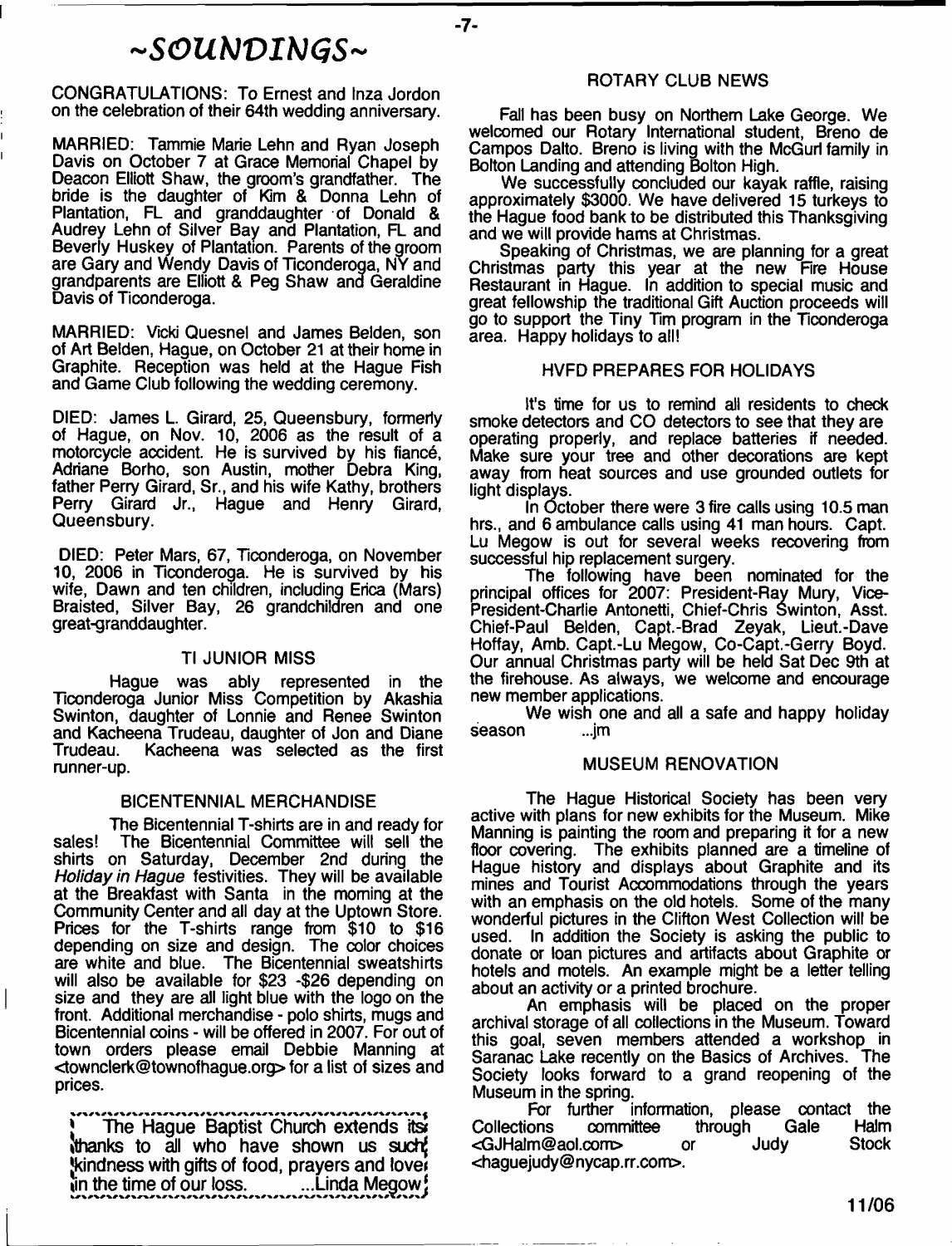#### LGA PROJECT IN HAGUE LAND CONTROLLER CONTROLLER THE LATE REPORT ON A LATE CONTROLLER LATE CONTROLLER THE LATE O

The LGA, the Warren County Soil and Water Conservation District and the Town of Hague DPW, have undertaken numerous remediation projects along the Hague Brook where the delta at the mouth is one of the fastest and largest growing silt deposits on Lake George. In early October, the LGA completed work on a sediment retention pond along Hague Brook, which is designed to slow the velocity of the water, allowing the sediment to sink to the bottom. As the pond fills in, it can be emptied as part of regular maintenance. The pond is located off West Hague Road.

About 90% of the Hague Brook watershed empties into the project site before reaching Lake<br>George. It is expected that. with regular It is expected  $t$ maintenance, this sediment retention pond will be very effective at slowing the growth of the Hague Brook delta. It is only after these measures have been taken that a project for dredging the delta area could be effective.



Hague Brook Sedimentation Pond **photo provided by the LGA**

#### LGA CALENDAR

The Lake George Association has produced<br>a 2007 calendar called "Post Cards from Lake "Post Cards from Lake George 2007". Proceeds from the sales will go to support the LGA's Lake Saving Programs and<br>Projects. For further information see Projects. For further information see <[www.lakegeorgeassociation.org](http://www.lakegeorgeassociation.org)> or call the LGA office at 518-668-3558.

#### ADIRONDACK VOICES

The Adirondack Voices will present their annual holiday concert on Monday, December 4, 2006, at 7:30 p.m., at Christ Church United Methodist, 54 Bay St., Glens Falls. Under the direction of Penny Schiek, the chorus consists of approximately 70 voices. The music for this year's concert has been selected by the members and will include familiar carols as well as some less traditional pieces.

Tickets are \$10.00 for adults and \$7.00 for senior citizens (60+) and students and will be available at the door. For further information, call 793- 2620.

The Lake George Land Conservancy (LGLC) recently promoted Sarah Hoffman to position of Outreach and Volunteer Coordinator where she will be responsible for developing and implementing community outreach and communicate the conservation messages and enhance public awareness of the LGLC. She also will continue to coordinate the LGLC's volunteer and terrestrial invasive plant programs, and to act as the LGLC grants administrator.

Hoffman, A Glens Falls resident, has worked for the LGLC since October 2003. She holds a degree with a major in biology and minor in English from Lycoming College in Pennsylvania.

#### CORNELL COOPERATIVE EXTENSION

During the week of Thanksgiving, communities across the United States will celebrate National Family Week (November 19-25). In an effort to strengthen family bonds and build positive relationships within families, Cornell Cooperative Extension (CCE) of Warren County is offering an information packet on topics related to issues and concerns facing families. The topics include dealing with anger, encouraging respectful behavior, peer pressure and safety topics.

More information on the Family Week publications and interesting information on a variety of programs and publications can be found on the CCE Warren County website<br><http://counties.cce.cornell.edu/warren/>. Or <<http://counties.cce.cornell.edu/warren/>>. Or information <[warren@comell.edu](mailto:warren@comell.edu)> or call 668-4881.

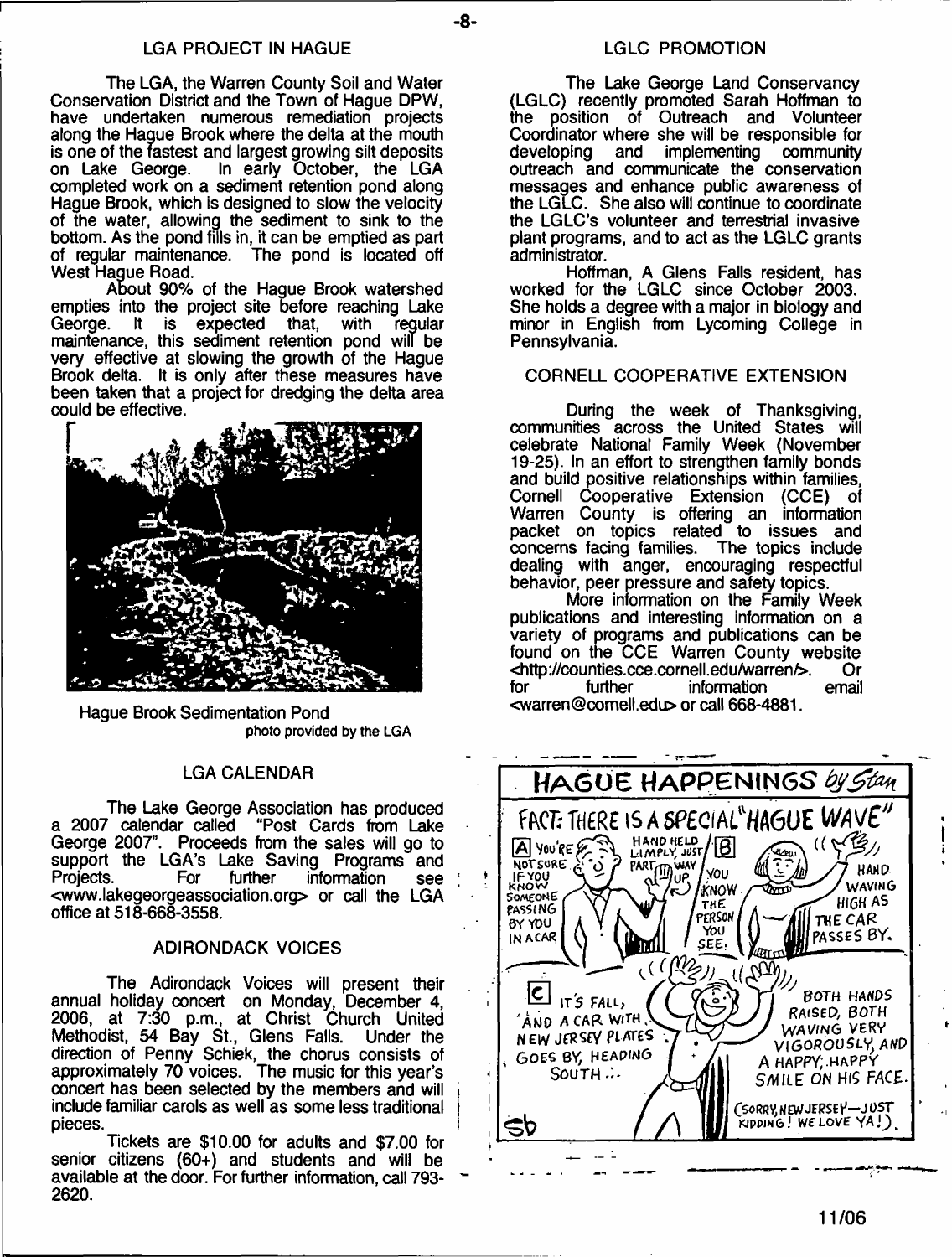# *NATURE NEWS by 'hfancy W otton Scarzeffo*

۵L.

#### November Observations

As we make the house and yard ready for winter  $\sim$  raking leaves, putting boats away, stacking firewood, putting porch furniture in storage  $\sim$  I notice that the wild ones around us are making ready as well. Late afternoon I take a break from raking...I much prefer the sound of dry leaves swishing into piles than the earpiercing whine of a leaf blower. (Just a note to those that are disturbed by the noise of a jet ski that lasts but a few minutes as it streaks across the bay, the decibel levels from those leaf blowers can't compare and can go on for hours…<u>)</u>

The west wind has died and as I sit by the lake, the mountain across is mirrored before me on the flat water. I breathe deeply the smell of damp leaves and resin from the piles of discarded pine cone scales accumulated under balsam trees where squirrels and chipmunks have worked for the seeds within the cones.

The stillness is broken when seven Bufflehead ducks  $\sim$  two males and five females  $\sim$ fly in low over the water and land with a gliding splash just off the shore. We see these small diving ducks in the spring and fall as they make their way between their summer nesting sites in the far north/northwest and their winter feeding grounds of salt bays on warmer coasts.

The name "Bufflehead is derived from "buffalo-head", for the male's odd puffy head shape and their striking black and white coloring easily distinguishes them from the other ducks. The group dives together in search of mollusks on the sandy bottom, then pops up one-by-one like ping pong balls in a lottery drawing.

I am entertained for several minutes until the silence is broken by the scolding of a red squirrel in the maple tree above me. He has suddenly noticed that I am in his territory, and not one to share space with even his own species, gives me a series of growls and chirps, twitching his tail at me in extreme annoyance. I laugh but don't give up my seat and he finally retreats leaping to the hemlock tree behind me, the landing as graceful as the hemlock bough itself. He is light, somewhere between 5 and 8 ounces, and the bough barely bends under his weight. He scurries up the trunk and then out onto a far limb where he reaches under the branch to pluck a tiny cone. There he sits, and with his tail curled over his back, and gets to work at removing the tiny seeds; five or six cones are worked over before he heads back down the trunk and scampers into the woods where he disappears under a pile of leaves.



He may be caching those seeds for the winter, in piles buried under the ground where, with his tremendous sense of smell, he'll find them 30 cm underground or under several feet of snow. Many seed stockpiles are not recovered, and red squirrels are one of the key tree planters and seed dispersers in the ecosystem. Last month I wrote about the white oak tree and without squirrels and chipmunks to bury the acorns  $\sim$  and forget them  $\sim$  the tree cannot reproduce; they are mutually dependent upon one another for survival.

Later we saw a chipmunk do something we hadn't seen before. He looked as though he were eating a leaf that had fallen from a maple tree, but knowing that chipmunks don't eat leaves, we wondered what was up and watched him closely. Shoving it bite by bite into his mouth until about half of it was gone, he suddenly took off with the rest sticking out of his cheeks, disappearing into a hole in the ground, we assume to line his nest with it to insulate his winter home.

The wind picked up again, this time from the north, bringing overcast skies and a threat of rain. We were glad we had gathered dry wood for our fireplace, and made an early fire  $\sim$  a beautiful way to segue into the evening....cozy, warm and lovely light.

# W E fl'r t& R *iV O T 'tES*

#### BEST WISHES MARY LOU!

Our weather reporter, Mary Lou Doulin, has acquired a formidable motor coach for some exciting travel. She will be heading south for the winter so will be retiring from her position on *The Hague* Mary Lou is also leaving the Zoning Board of Appeals after many years of thoughtful deliberation where she was an important advocate of attention to environmental issues.

We thank Mary Lou for all her contributions and wish her a wonderful trip!

#### AS TO OUR WEATHER

There have been a few rainy days and it is turning colder now, but we have had a fantastic month. It was perfect weather for cleaning up yards, playing golf, hiking in the still colorful woods or<br>watching the Ticonderoga Sentinels play Ticonderoga Championship football.

On days where it has clouded over and the wind is still, the lake looks like a giant vat of molten silver. We relish these last special days before the snow starts flying.